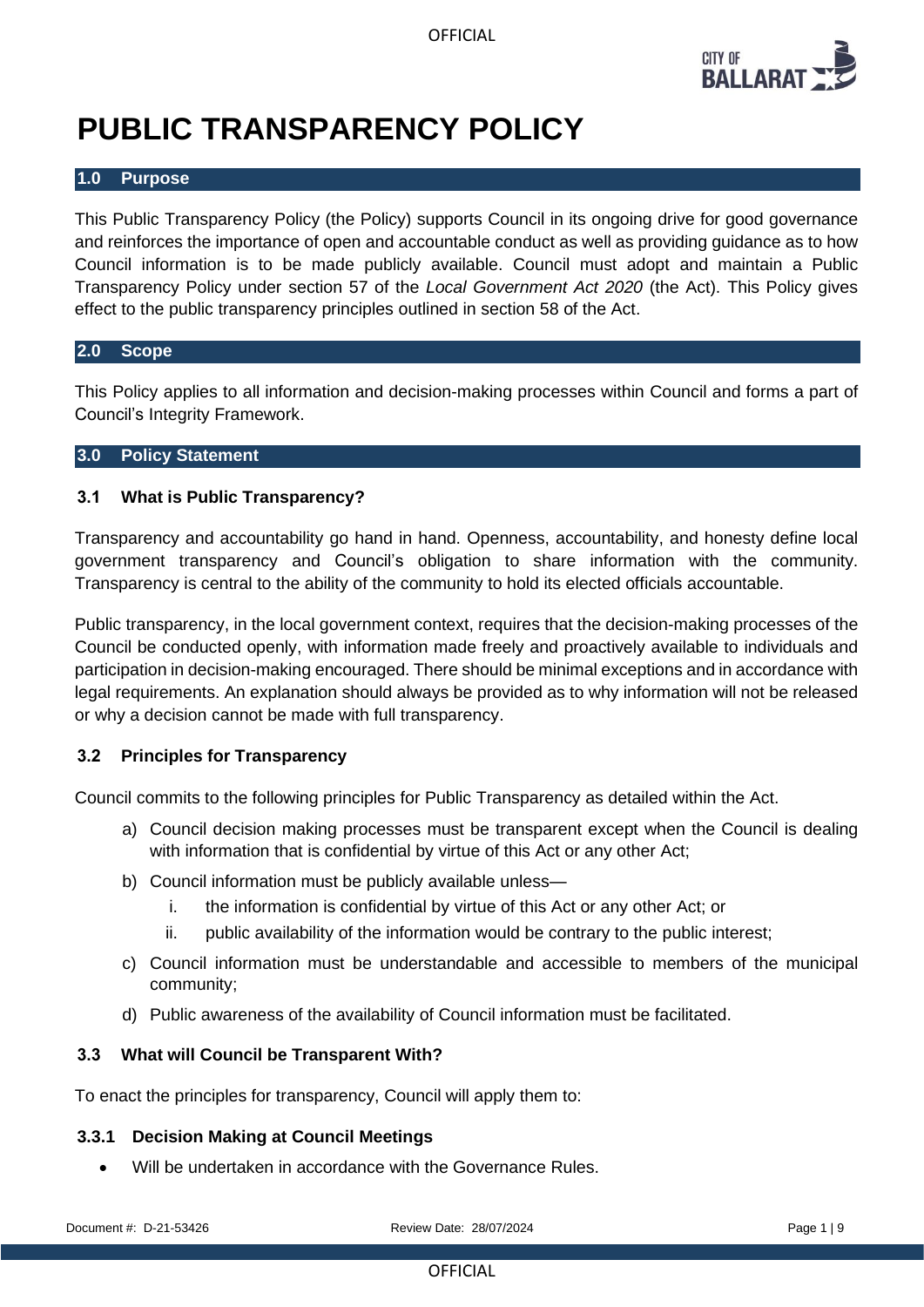

- Will be conducted in an open and transparent forum, unless in accordance with the provisions in the Governance Rules.
- Will be informed through community engagement, in accordance with the Community Engagement Principles and the Community Engagement Policy.

#### **3.3.2 Council Information**

Council delivers a range of services to residents, businesses and visitors to the municipality and our services and functions are documented. Council will publish information about Council services and administration activities on Council's website or will make this information available upon request.

Part II of the *Freedom of Information Act 1982* requires Council to publish a number of statements designed to advise individuals of the documents and information it keeps, and the way people can access these documents.

The categories of documents in Council's possession include:

#### **Documents** such as:

- Plans and Reports adopted by Council;
- Policies;
- Project and service plans;
- Grant application, tenders and tender evaluation material;
- Service agreements, contracts, leases and licences;
- Council leases, permits and notices of building and occupancy; and
- Relevant technical reports and / or research that informs decision making.

#### **Procedural information** such as:

- Practice notes and operating procedures;
- Application processes for approvals, permits, grants and access to Council services;
- Decision making processes;
- Guidelines and manuals;
- Community engagement processes; and
- Complaints handling processes.

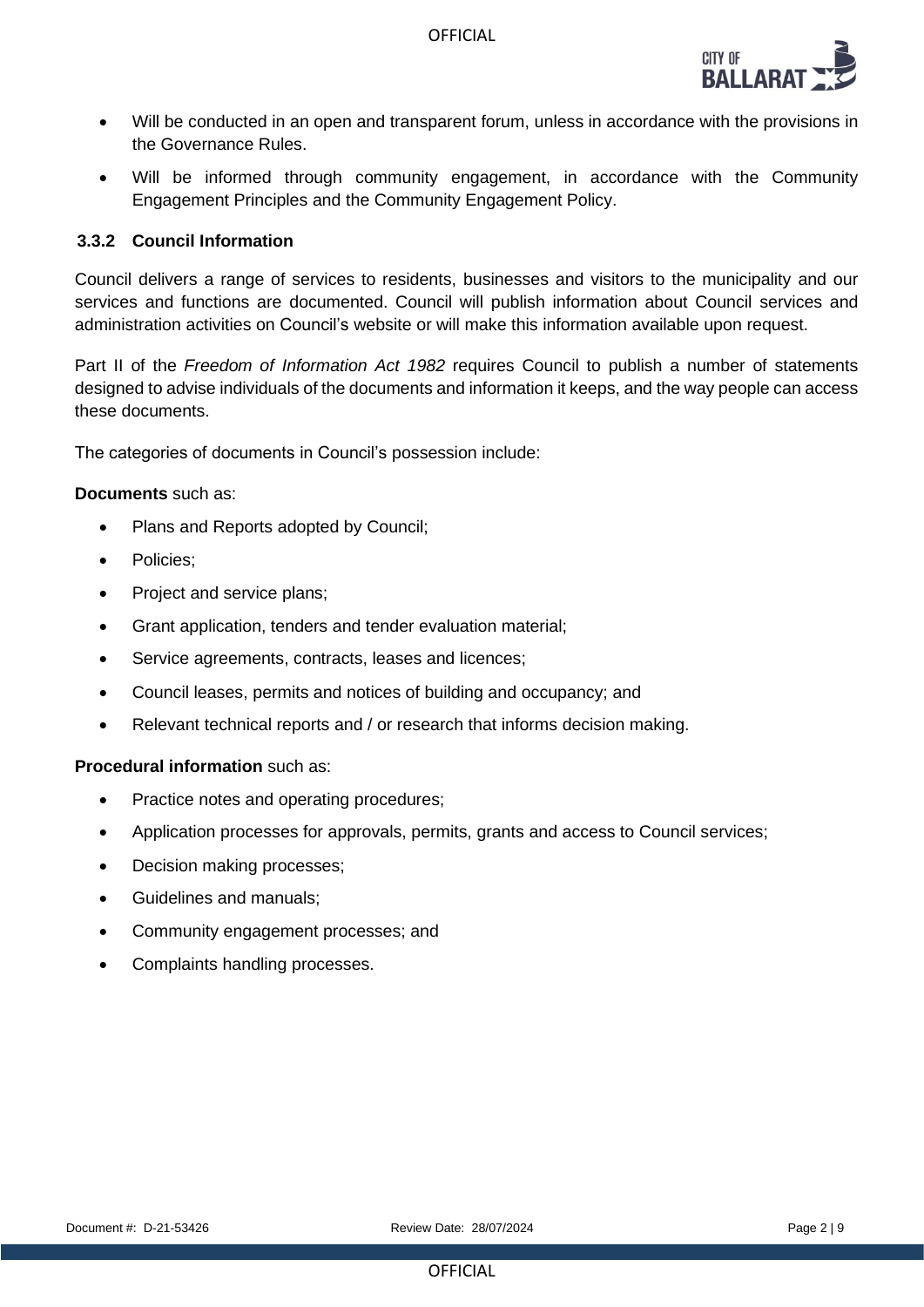

**Council records** including, but not limited to the details below will be made available where possible on Council's website:

- Council and Delegated Committee meeting agendas and minutes;
- Reporting from Committees in accordance with the Governance Rules;
- Details of Delegated Committees, Community Asset Committees and Advisory Committees;
- Registers of gifts, benefits and hospitality offered to Councillors or Council Staff;
- Registers of travel undertaken by Councillors or Council Staff;
- Submissions made by Council to State or Federal processes;
- Details of any Memorandums of Understanding entered into by Council that are not subject to confidentiality clauses;
- Registers of donations and grants made by Council;
- Registers of leases entered into by Council, as lessor and lessee;
- Register of Delegations;
- Register of S11A Authorised Officers approved by Council;
- Register of Election campaign donations;
- Summary of Personal Interests; and
- Any other Registers or Records required by legislation or determined to be in the public interest.

Council will make available the following records for inspection. Examples include but are not limited to:

- Summary of Personal Interests; and
- Summary of submissions received under Section 223 of the *Local Government Act 1989* until its repeal.

The information made available is subject to the provisions of:

- the *Privacy and Data Protection Act 2014*;
- the *Freedom of Information Act 1982;*
- the *Health Records Act 2001*; and
- Council's Privacy Policy.

# **Publications**

Council publishes a range of newsletters, reports and handbooks for residents, businesses and visitors to Ballarat. These can be downloaded from Council's website or by contacting Council for a copy. Some of these publications are available at Council's Libraries.

# **3.3.3 Council Data**

Relevant Council data that has been assessed will be made available on Council's website or via <data.vic.gov.au> with regular reporting of key metrics that share Council's performance on areas of community interest. This includes performance data such as:

Document #: D-21-53426 Review Date: 28/07/2024 Page 3 | 9

**OFFICIAL**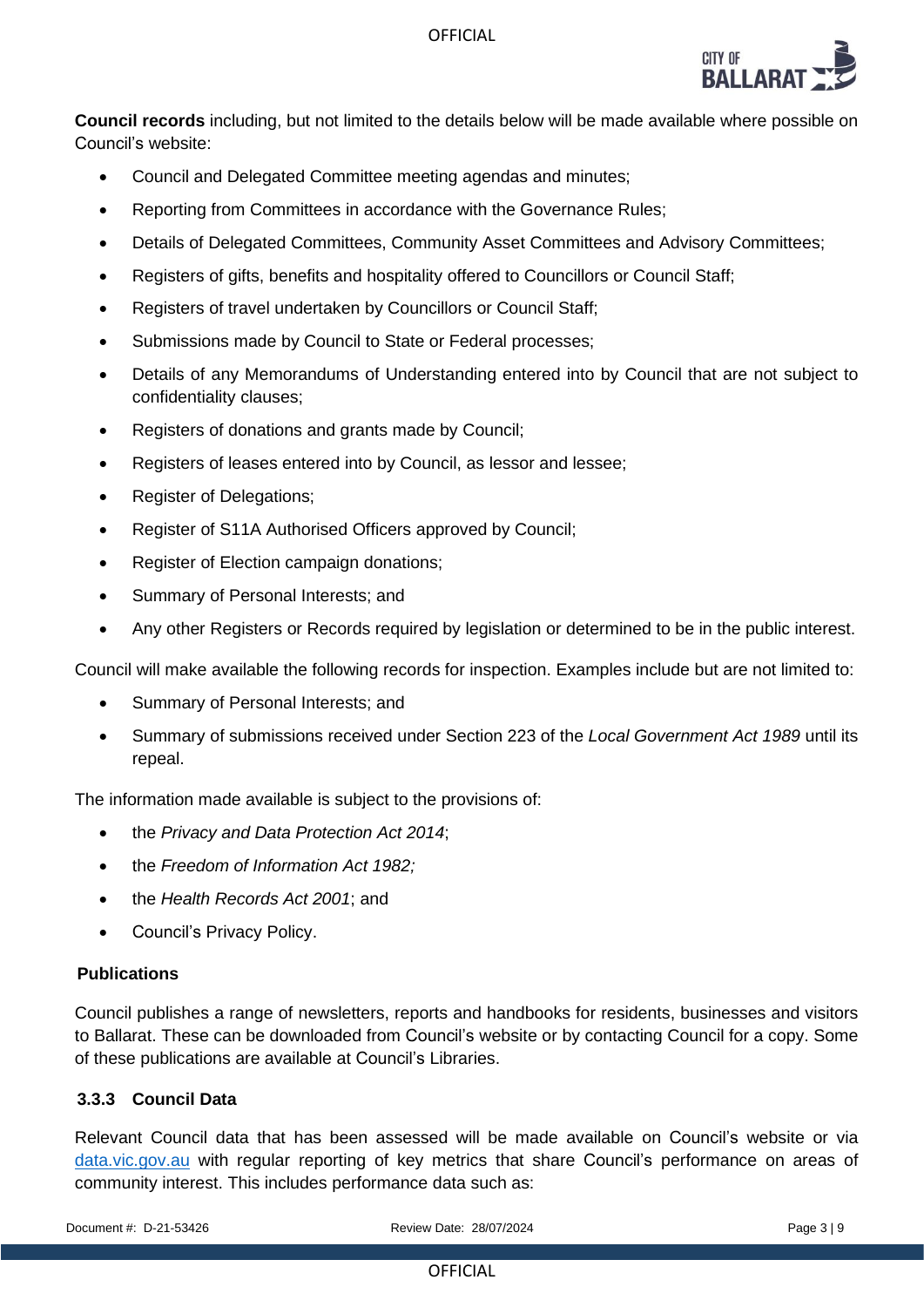

- Biennial Local Government Performance Reporting Framework (LGPRF) data, including key service performance metrics.
- Service delivery data such as trees planted, visitations to our leisure centres and libraries.

This means that if we're able to share data – factoring in commercial copyright, security and privacy concerns – we will.

We do this because we believe in being a transparent organisation that makes it simple for the community to access information. It helps foster citizen collaboration and innovation and makes it easier for innovators to develop solutions and services that are relevant to the community.

# **3.4 When will we be Transparent?**

Public transparency is a driving principle that will guide the work that we do, the decisions we make and the information we share – in everything that we do. This applies within both the political and administrative context of Council.

There will be circumstances where information cannot be shared, and these are outlined in [3.5.](#page-3-0)

#### <span id="page-3-0"></span>**3.5 When will we be Limited in our Transparency?**

Some Council information that informs decision making by Council may not be made publicly available. This will only occur if the information is confidential information or if its release would be contrary to the public interest or in compliance with the *Privacy and Data Protection Act 2014*.

#### **Public Interest Test**

Council may refuse to release information if it determines that the harm likely to be created by releasing the information will exceed the public benefit in being transparent. When considering possible harm from releasing information, the Council will only concern itself with harm to the community or members of the community. Potential harm to the Council will only be a factor if it would also damage the community, such as where it involves a loss of public funds or prevents the Council from performing its functions.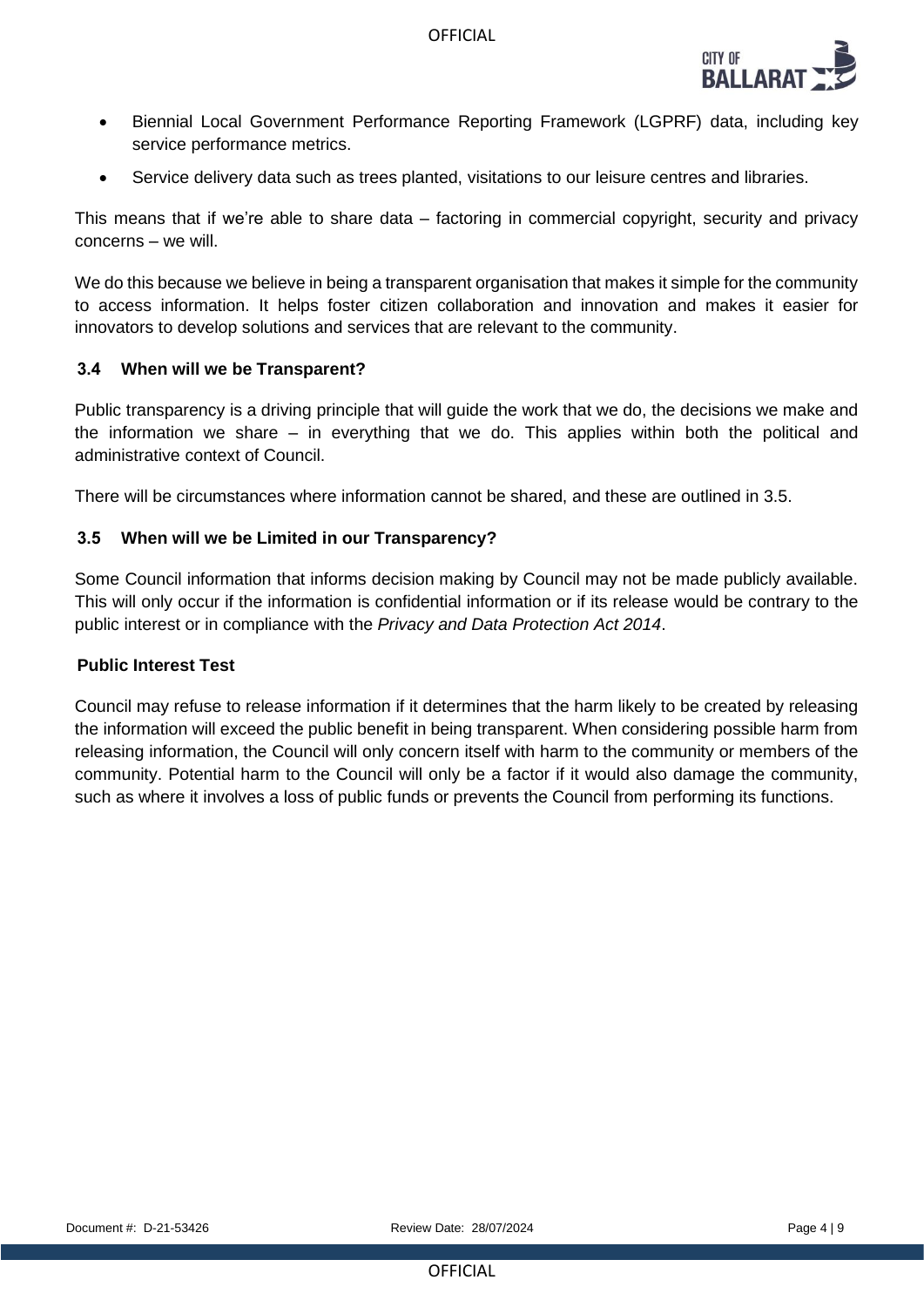

# **Confidential Information**

"Confidential information" is defined in section 3 of the Act. It includes the types of information listed in the following table.

| <b>Type</b>                                                    | <b>Description</b>                                                                                                                                                                                                            |  |
|----------------------------------------------------------------|-------------------------------------------------------------------------------------------------------------------------------------------------------------------------------------------------------------------------------|--|
| <b>Council business</b><br>information                         | Information that would prejudice the Council's position in commercial<br>negotiations if prematurely released.                                                                                                                |  |
| Security information                                           | Information that if released is likely to endanger the security of Council property<br>or the safety of any person if released.                                                                                               |  |
| Land use planning<br>information                               | Information that if prematurely released is likely to encourage speculation in<br>land values.                                                                                                                                |  |
| Law enforcement<br>information                                 | Information which if released would be reasonably likely to prejudice the<br>investigation into an alleged breach of the law or the fair trial or hearing of any<br>person.                                                   |  |
| Legal privileged<br>information                                | Information to which legal professional privilege or client legal privilege applies.                                                                                                                                          |  |
| Personal information                                           | Information which if released would result in the unreasonable disclosure of<br>information about any person or their personal affairs.                                                                                       |  |
| Private commercial<br>information                              | Information provided by a business, commercial or financial undertaking that<br>relates to trade secrets; or that if released would unreasonably expose the<br>business, commercial or financial undertaking to disadvantage. |  |
| Confidential meeting<br>information                            | Records of a Council and delegated committee meetings that are closed to the<br>public under section 66(2)(a) of the Act.                                                                                                     |  |
| Internal arbitration<br>information                            | Confidential Information relating to internal arbitration about an alleged breach<br>of the Councillor Code of Conduct as specified in section 145 of Act.                                                                    |  |
| <b>Councillor Conduct</b><br>Panel confidential<br>information | Confidential information relating to a Councillor Conduct Panel matter.<br>Information specified in section 169 of the Act.                                                                                                   |  |
| under the 1989 Act                                             | Confidential information Information that was confidential information for the purposes of section 77 of<br>the Local Government Act 1989.                                                                                    |  |

Council may decide, in the interests of transparency, to release information to the public even though it is confidential under the Act. However, this will not happen if release is contrary to law, in breach of contractual requirements or if releasing the information is likely to cause harm to any person or it is not in the public interest to do so.

Where information is not confidential, and not already available, Council will apply the principles of a public interest test with consideration also of the resources required to respond to the request.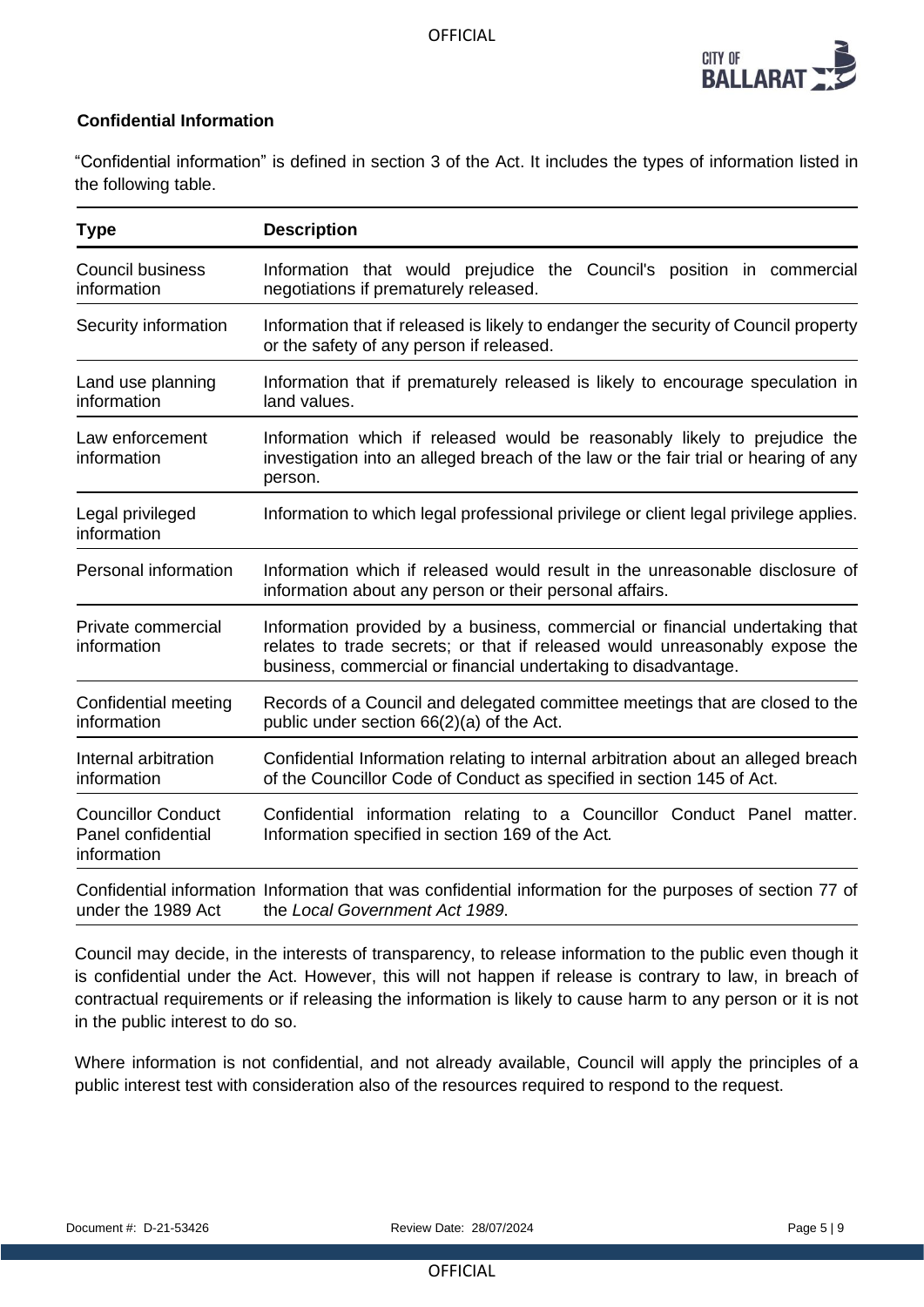

# **3.6 How will we be Transparent?**

# **Council Meetings**

Decisions made at Council meetings are generally informed by Council reports that are prepared by Officers and included in the agenda. Council meeting agendas are made available to the community in advance of each meeting in accordance with the Governance Rules.

Council meetings will be open to the public to attend or view the live broadcast on Council's website. The only circumstance in which the community will not be able to view a Council meeting will be if it has been closed for consideration of a confidential matter.

# **Council Reporting**

Council reports that require a decision will address the Overarching Governance Principles as outlined in the Governance Rules and will be published in the Council Agenda unless they contain confidential information or decisions made in closed Council.

# **Access to Information**

- Information will be made available and maintained on the Council website in a timely manner. Documents, Process Information and Records specified in section 3.3.2 will be made available where appropriate (including by being published on website as applicable) within 14 days of being finalised.
- Requests for information will be responded to in alignment with this Policy and the public transparency principles.
- Council may facilitate access to information in a variety of ways; and may include providing a hard copy, soft copy, arranging inspection or viewing at Council offices, or publishing on Council's website. An applicant may otherwise be advised that access to a document can be obtained via another method such as a statutory release scheme or for purchase.

# **Freedom of Information (FOI) Applications**

The *Freedom of Information Act 1982* gives individuals a right to apply for access to documents held by Council. Council is committed to proactive and informal release of information in accordance with the *Freedom of Information Act 1982,* and the Professional Standards issued by the Office of the Victorian Information Commissioner can be found at [www.ovic.vic.gov.au.](http://www.ovic.vic.gov.au/) Individuals are encouraged to contact Council prior to submitting an application under Freedom of Information. Council staff can advise what documents are available for inspection and in some instances can assist with providing the requested information informally.

All Freedom of Information requests should be made to the Freedom of Information Officer.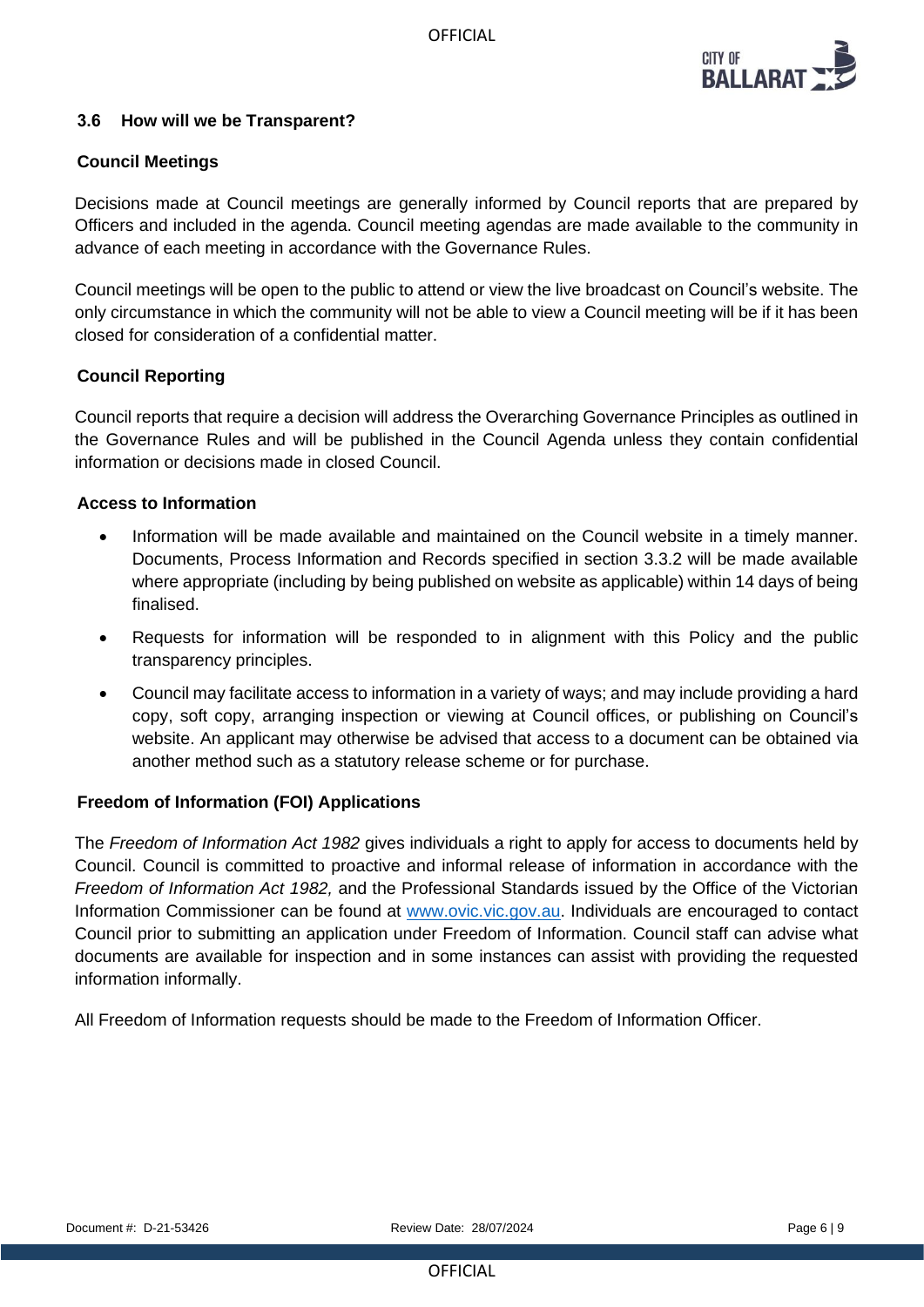

# **3.7 Non-compliance with this Policy**

If an individual wishes to question a decision about the release of information, this should be raised directly with the Officer handling the matter in the first instance. If the individual is still not satisfied and would like a review of the decision, this can be reported to the Freedom of Information Officer.

If an individual is not satisfied with Council's review of the request, their concerns can be raised directly with the Victorian Ombudsman's office on (03) 9613 6222 or via the website – [www.ombudsman.vic.gov.au.](http://www.ombudsman.vic.gov.au/)

# **4.0 Roles and Responsibilities**

| <b>Party/Parties</b>                                  | <b>Roles and Responsibilities</b>                                                                                                                                | <b>Timelines</b> |
|-------------------------------------------------------|------------------------------------------------------------------------------------------------------------------------------------------------------------------|------------------|
| Council                                               | Champion the commitment and principles for public transparency<br>through leadership, modelling practice and decision-making.                                    | Ongoing          |
| Executive<br>Leadership Team                          | Champion behaviours that foster transparency and drive the<br>principles through policy, process and leadership.<br>Monitor implementation of this policy.       | Ongoing          |
| Executive<br>Management<br>Team                       | Manage areas of responsibility to ensure public transparency, good<br>governance and community engagement is consistent with this<br>policy.                     | Ongoing          |
| <b>All Staff</b>                                      | Public transparency is the responsibility of all employees as<br>appropriate to their role and function.                                                         | Ongoing          |
|                                                       | All staff respond to requests for information and facilitate provision<br>of information in consultation with their Manager and in alignment<br>with the policy. |                  |
| Executive<br>Manager<br>Governance and<br><b>Risk</b> | Monitor implementation of this policy and conduct periodic reviews<br>to drive continuous improvement.                                                           | Ongoing          |

# **5.0 Monitoring, Evaluation and Review**

Council commits to monitoring processes, information sharing and decision making to understand the overall level of success in the Policy's implementation.

A periodic review of this Policy will be undertaken to ensure any changes required to strengthen or update the Policy are made in a timely manner.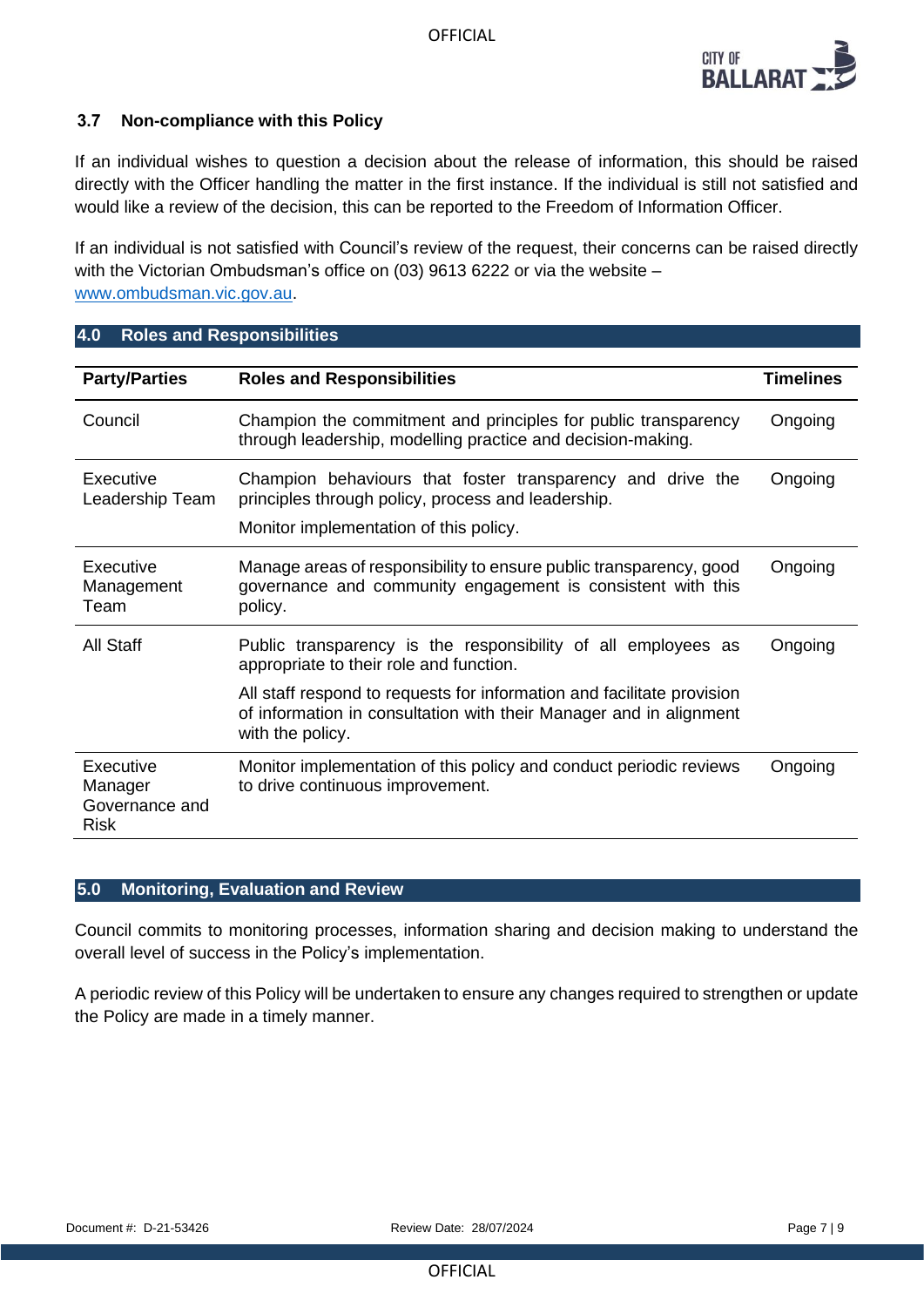

#### **6.0 Supporting documents and references**

# **6.1 Rules and Policies**

#### Council's:

- Governance Rules
- Public Transparency Principles
- Governance Framework
- Community Engagement Framework
- Community Engagement Policy
- Privacy Policy
- Open Data Policy

# **6.2 Legislation**

- *Charter of Human Rights and Responsibilities Act 2006*
- *Equal Opportunity Act 2010*
- *Freedom of Information Act 1982*
- *Gender Equality Act 2020*
- *Local Government Act 1989*
- *Local Government Act 2020*
- *Privacy and Data Protection Act 2014*
- *Professional Standards*

# **6.3 Definitions**

| <b>Community</b>                 | Community is a flexible term used to define groups of connected people. Council uses<br>it to describe people of Ballarat generally, including individuals or groups who live,<br>work, play, study, visit, invest in or pass through the municipality. More specifically, it<br>can refer to everyone affiliated with the Ballarat municipality, or smaller groups defined<br>by interest, identity or location, and not necessarily homogenous in composition or<br>views. Different types of communities often overlap and extend beyond municipal<br>boundaries. Communities may be structured, as in clubs or associations or<br>unstructured, such as teens. Communities are flexible and temporary, subject<br>individual identity and location. |
|----------------------------------|---------------------------------------------------------------------------------------------------------------------------------------------------------------------------------------------------------------------------------------------------------------------------------------------------------------------------------------------------------------------------------------------------------------------------------------------------------------------------------------------------------------------------------------------------------------------------------------------------------------------------------------------------------------------------------------------------------------------------------------------------------|
| <b>Community</b><br>consultation | This is a form of community engagement that relates to the tools and practices used<br>by Council to enable public involvement in decisions and actions that shape the<br>community.                                                                                                                                                                                                                                                                                                                                                                                                                                                                                                                                                                    |
| <b>Document</b>                  | Document has the same meaning as in the Freedom of Information Act 1982.                                                                                                                                                                                                                                                                                                                                                                                                                                                                                                                                                                                                                                                                                |
| <b>Public</b><br>participation   | Public participation encompasses a range of public involvement, from simply<br>informing people about what government is doing, delegating decisions to the public<br>and community activity addressing the common good.                                                                                                                                                                                                                                                                                                                                                                                                                                                                                                                                |